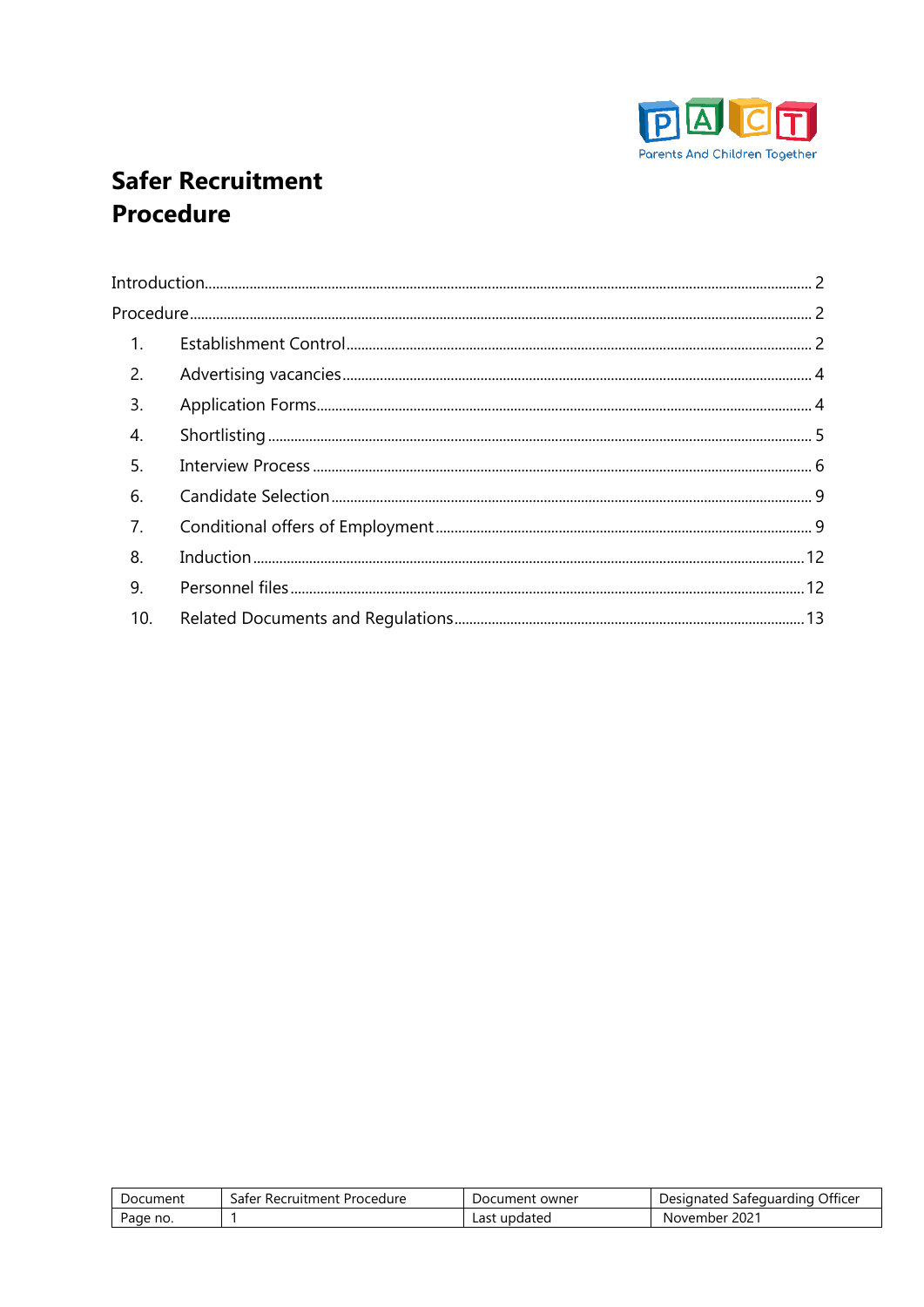## <span id="page-1-0"></span>**Introduction**

PACT is committed to the principles of Safer Recruitment. Safer Recruitment is central to the safeguarding of children and vulnerable adults. The purpose of this procedure is:

- To take all reasonable steps to prevent persons unsuitable to work with children and vulnerable adults from joining PACT
- To ensure that our recruitment procedures are fair, consistent, and transparent
- To deter those who seek to harm children and vulnerable adults from applying to work for PACT

This document outlines our Safer Recruitment procedures which should be adhered to all times and through all stages of our recruitment and selection process for employees, self-employed contractors, volunteers (including Trustees), panel members and agency staff. In addition, the HR team provides professional advice and guidance within the recruitment and selection stages that is aligned to statutory requirements, PACT policy and process and best practice.

This document defines the responsibilities of both line managers and HR.

It is critically important that no manager engages into any verbal or written communication or correspondence which could be construed as representing offers of employment or agreements for the provision of services.

All personal data obtained during the recruitment process will be collected, retained, disclosed and deleted in a fair and proper way and in accordance with the UK General Data Protection Regulation (UK GDPR), underpinned by the Data Protection Act 2018.

This procedure relates directly to the safeguarding of children and vulnerable adults, ensuring that safeguarding considerations reinforces all stages of the recruitment process.

### <span id="page-1-1"></span>**Procedure**

### <span id="page-1-2"></span>**1. Establishment Control**

### **Justification to Recruit**

When a role becomes vacant and requires changes to the established role or a new role is created within the organisational structure (including roles that are additional to headcount and budget, for example, to provide long term leave cover), the first step in the recruitment process is for the hiring manager to submit a request to recruit using the Justification to Recruit Form. In all cases an up to date and finalised job description should be provided with the form.

| Document | * Recruitment .<br>Procedure<br>-aterد | Document owner  | Safeguarding Officer<br>Designated |
|----------|----------------------------------------|-----------------|------------------------------------|
| Page no. | -                                      | updated<br>Last | $202^{\circ}$<br>November          |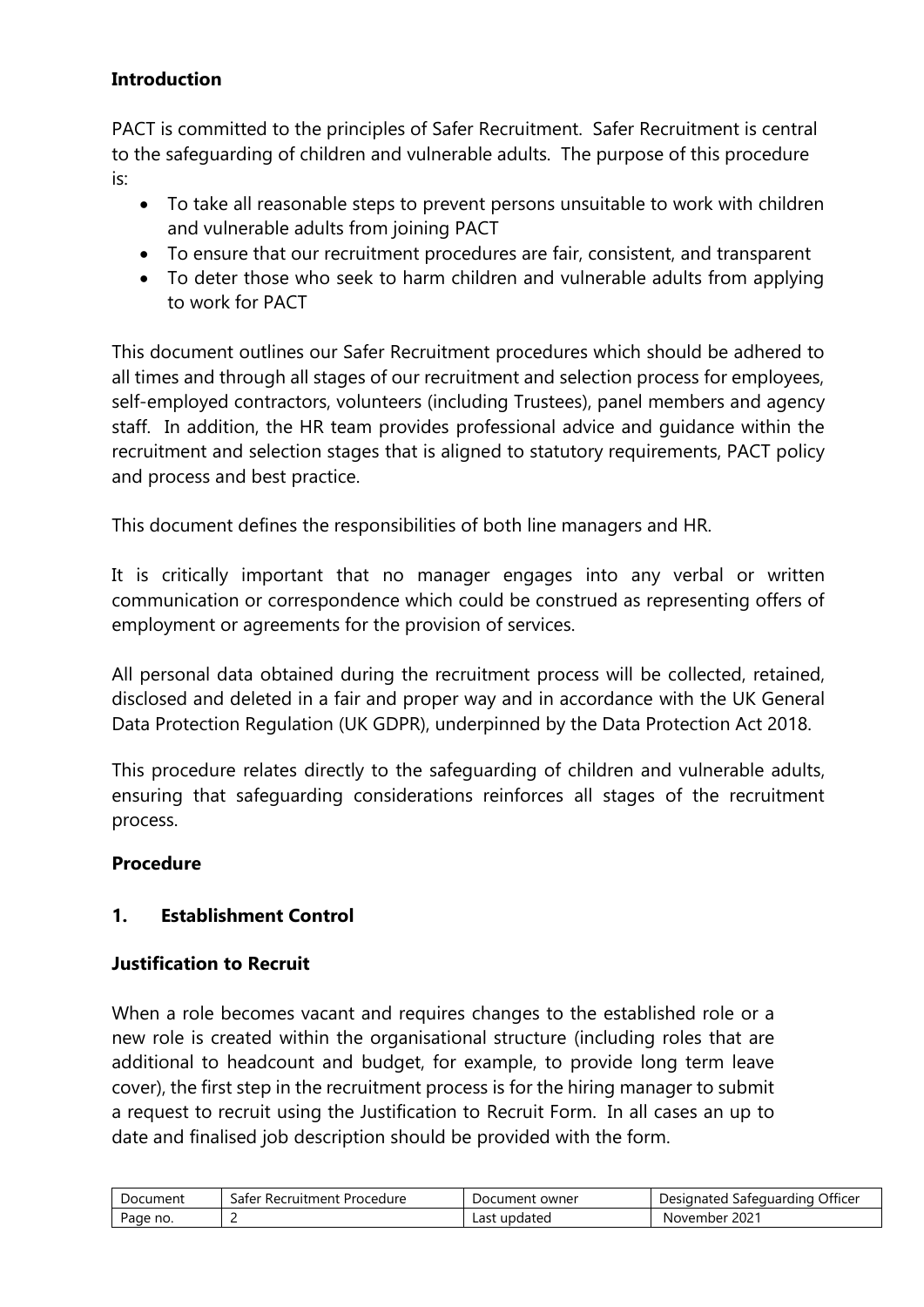When a vacancy arises because the current postholder leaves, and there are no significant changes to the job role or a proposed increase to the hours of work (i.e., replacing like with like) then there is no requirement to complete a Justification to Recruit form.

The hiring manager should submit the Justification to Recruit form to their Head/Director of Service for review, further comment, and signature approval. The form should then be submitted to the HR Manager to take forward for further review and approval by Head of Finance and Head of HR and Operations, before being submitted to the CEO for final review and approval outcome.

If the role is a new role or there are significant changes to the job description, the role must be job evaluated by the job evaluation panel to determine the appropriate pay grade and salary range for the role. This must be done in advance of the Justification to Recruitment being submitted to HR and Finance.

Once approved, HR will contact the hiring manager to agree the advertisement, the recruitment campaign arrangements, and timelines.

### **Job Description**

The job description must summarise the key purpose of the role, set out the main responsibilities and activities carried out and identify the essential (and any desirable) knowledge, skills and experiences required within the person specification.

The person specification is used to assess candidate competency in both the shortlisting and interview selection stages.

All job descriptions must include the responsibility to "Safequard and protect vulnerable adults and children, in accordance with PACT's policies and procedures at all times".

A template job description and/or examples can be made available to hiring managers and the HR team guide and support the creation of or adjustments to all Job Descriptions.

The job description will state whether a Disclosure Barring Service (DBS) check is required.

This process is mirrored in the recruitment and selection process for volunteers.

| Document | safer<br>' Recruitment Procedure | Document owner  | . Officer<br>Designated<br>Safequarding |
|----------|----------------------------------|-----------------|-----------------------------------------|
| Page no. |                                  | updated<br>Last | $202^{\circ}$<br>November               |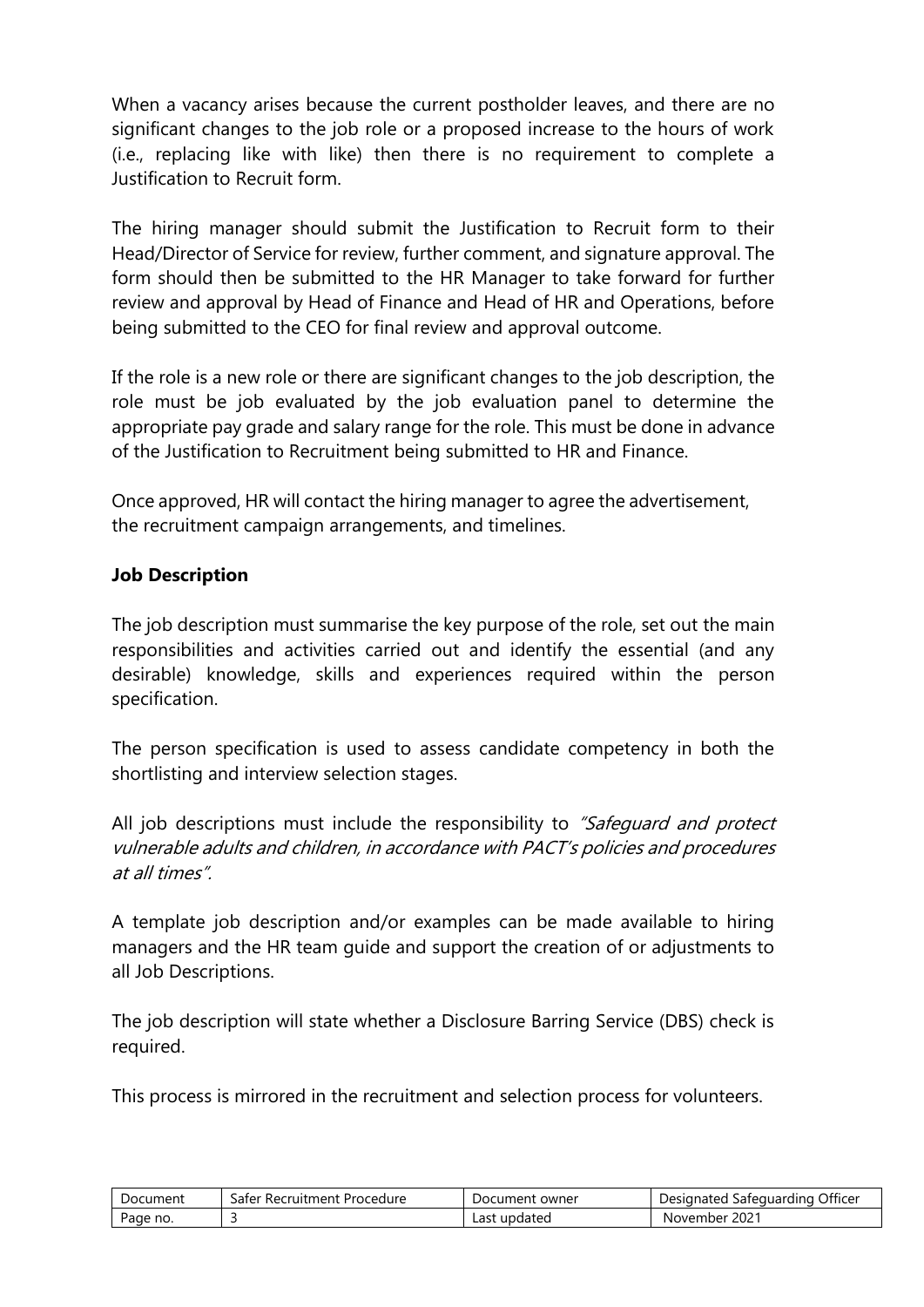### <span id="page-3-0"></span>**2. Advertising vacancies**

#### All job advertisements include the statement:

"PACT is committed to safeguarding and promoting the welfare of children, young people and vulnerable adults. Anyone joining our team is subject to PACT's Safer Recruitment pre-appointment enquiries. These include the provision of documentation of the right to work in the UK, Disclosure Barring Service (DBS) check, overseas police check where applicable and references covering a minimum 5 year period."

This statement also features in prominent areas of PACT's external website careers page and on PACT's application forms for employees, contractors and volunteers. Links to PACT's Safeguarding policy, Safer Recruitment Policy and Code of Conduct are also provided.

All vacancies (internal or external) are advertised by staff email. As a minimum, all external vacancies are advertised on the careers page of PACT's website and PACT's social media channels.

Other advertising methods are used as appropriate, including Charity Jobs, Reading Voluntary Action, CVAA, Direct Gov and Guardian Online. HR also encourage hiring managers and their teams to share opportunities amongst their networks.

### **Agency Use**

If agencies are used as part of the recruitment campaign, it is the responsibility of HR to instruct agencies with a view to appointments being made without unnecessary delay and at the minimum cost. This action is normally taken in consultation with hiring managers.

HR will ensure that the agency can evidence that the necessary recruitment checks (including a DBS check where relevant, two references which have been verified, evidence of relevant safeguarding training, an explanation of any employment/training gaps, evidence of qualifications relevant to the role and permission to work in the UK) have been undertaken.

### <span id="page-3-1"></span>**3. Application Forms**

All prospective candidates must submit PACT's standard application form (different versions for employee, volunteer, and contractor posts) to a centralised email [PACT\\_HR@pactcharity.org](mailto:PACT_HR@pactcharity.org)

| Document | $\sim$<br>Procedure<br>' Recruitment<br>aterد | . owner<br>Document | . Officer<br>Safeguarding<br>Designated |
|----------|-----------------------------------------------|---------------------|-----------------------------------------|
| Page no. |                                               | updated<br>Last     | 202 <sup>2</sup><br>November            |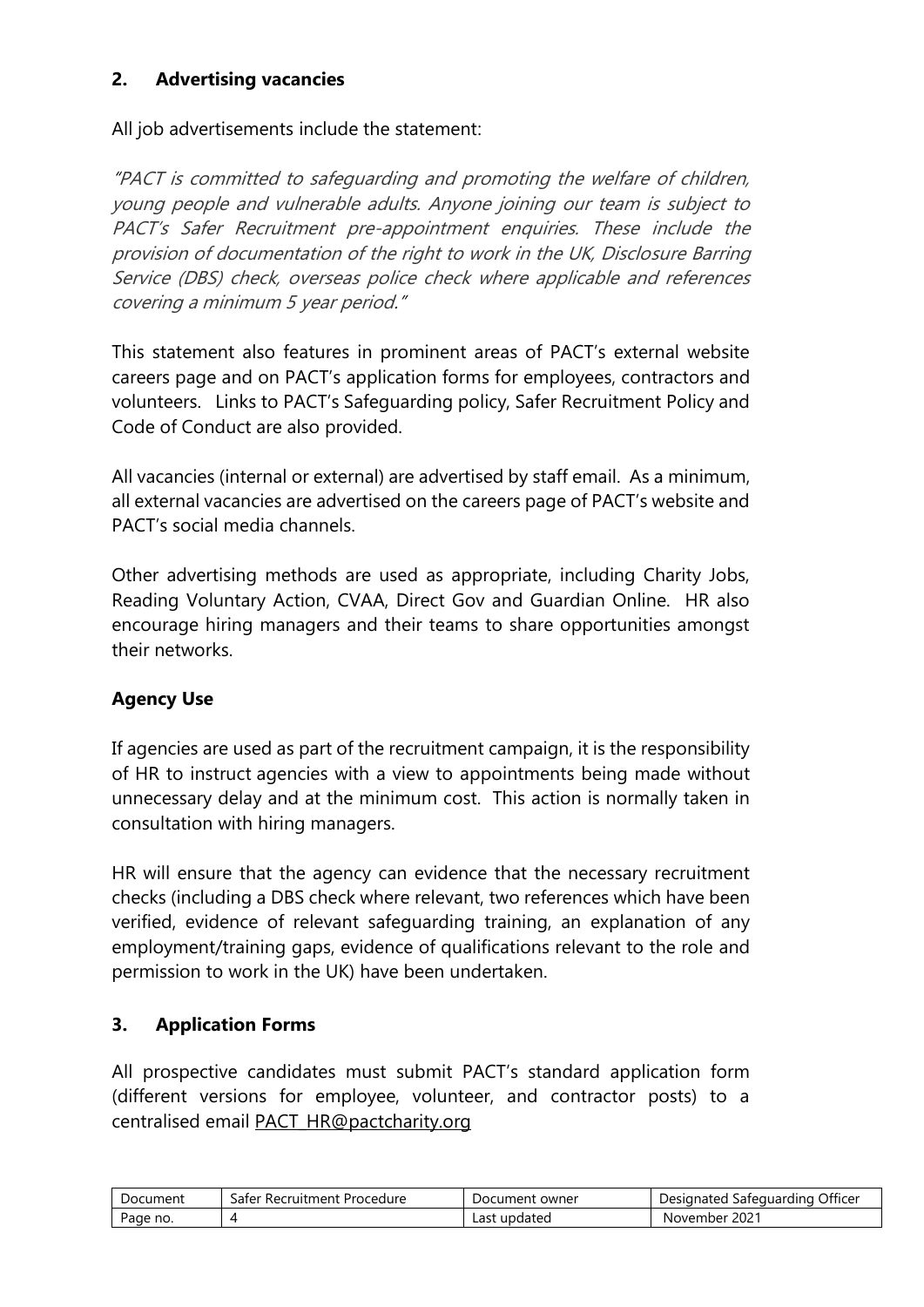Candidates are asked to provide a full education and employment history.

Where advertisements are placed on job boards such as Reed or Total Jobs, candidates are requested to complete and submit an application form prior to any interview arrangements being confirmed as part of the selection process.

HR checks application forms for education or employment gaps for shortlisted candidates prior to interview. Further information is then requested in writing by email from the candidate to explore any gaps. The HR representative on the interview panel is also provided with information so that further queries or information required can be raised with the candidate at interview.

Details for two referees are requested on the application form and additional referees are requested if this does not cover a 5 year minimum period. Referees are not contacted until after a conditional offer of employment has been made and the applicant has confirmed that PACT may take up references.

Application forms are held on the recruitment campaign folder in the HR electronic document file. Application forms are received, acknowledged, and retained by HR and held securely in the recruitment campaign folder in the HR X: Drive (Protected permissions).

After the close date of the vacancy, hiring managers and shortlisting/interview panel members are provided with candidate application forms, job description and other relevant selection process documentation, for example; scoring matrix sheet, interview questions and exercise activity.

PACT is committed to promoting equality, diversity and inclusion and collects data on the profile of applicants so that we can advance diversity, proactively identify any inequalities and ensure that all recruitment is free from unfair and unlawful discrimination. Applicants are invited to provide this data separately to their application via an online survey.

### <span id="page-4-0"></span>**4. Shortlisting**

Each application is assessed against the shortlisting criteria for the role, as detailed on the person specification section of the job description.

Shortlisting is undertaken by the agreed shortlisting panel and recorded on the shortlisting form. Candidates who are not shortlisted for interview will be notified by HR and feedback is provided on request. Feedback will be factual and relate only to the shortlisting criteria.

| Document | : Procedure<br>r Recruitment i<br>aterد | Document owner  | . Officer<br>Designated<br>Safequarding |
|----------|-----------------------------------------|-----------------|-----------------------------------------|
| Page no. |                                         | updated<br>Last | $202^{\circ}$<br>November               |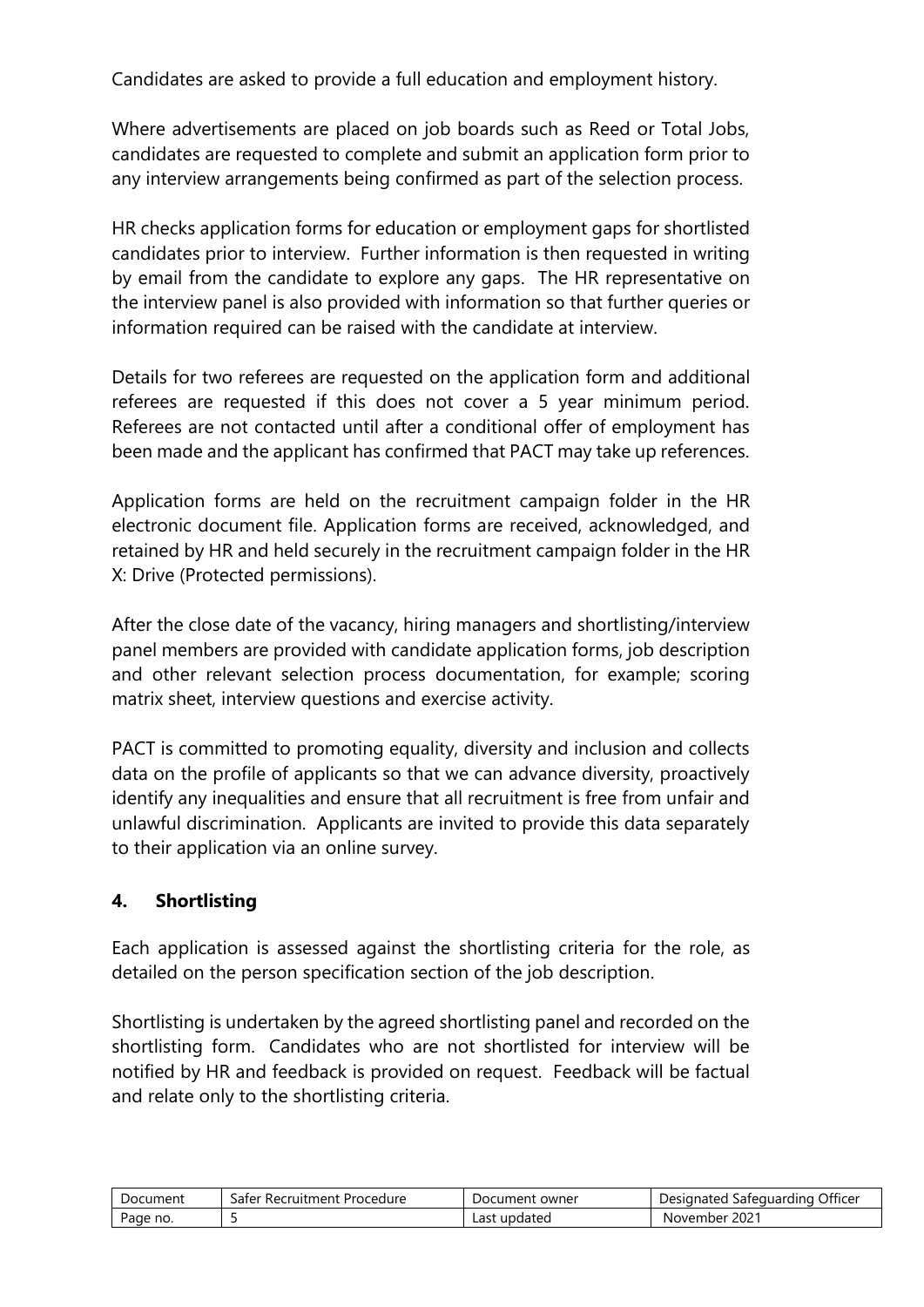It is the responsibility of the shortlisting panel to review all applications, provide informed contributions to shortlisting discussion and agree a score for each candidate against the scoring matrix.

It is the responsibility of HR to encourage a process that is fair, consistent, and transparent and aligned to policy and best practice, providing advice and guidance where appropriate.

It is the responsibility of the Hiring Manager to confirm the shortlisted candidates for interview for their role, in consideration of panel inputs and outcome scores.

### <span id="page-5-0"></span>**5. Interview Process**

### **Arrangements**

HR will invite all short-listed candidates for interview, providing interview date, time, and venue location and format of interview with information on any assessment exercise or activity. In addition, visitor location map and visitor guidance requirements are provided. Candidates are asked to confirm their attendance and if they require any requested adjustments to support any disability or health condition.

Shortlisted candidates who have made a disclosure will be asked further questions about this by the interview panel, as appropriate.

## **Documentation**

All shortlisted candidates will be asked to bring the following documentation with them to interview:

- proof of right to live and work in the UK, as detailed by Gov.uk and under the requirements of the Immigration, Asylum and Nationality Act 2006
- personal identity documentation, as detailed in the DBS guidance
- original evidence of qualifications relevant to the role (as specified in the person specification)
- proof of Registration as a social worker, if relevant or membership of any other relevant professional body

Only original documents will be accepted.

Documentation is verified and copied by an HR and Operations team representative. Photo identification is verified as a true likeness of the candidate.

All the above documentation for unsuccessful candidates is destroyed.

| Document | -aferد<br>Procedure<br>Recruitment | owner<br>Document | Officer<br>Designated<br>Safequarding |
|----------|------------------------------------|-------------------|---------------------------------------|
| Page no. |                                    | updated "<br>Last | 2021<br>November                      |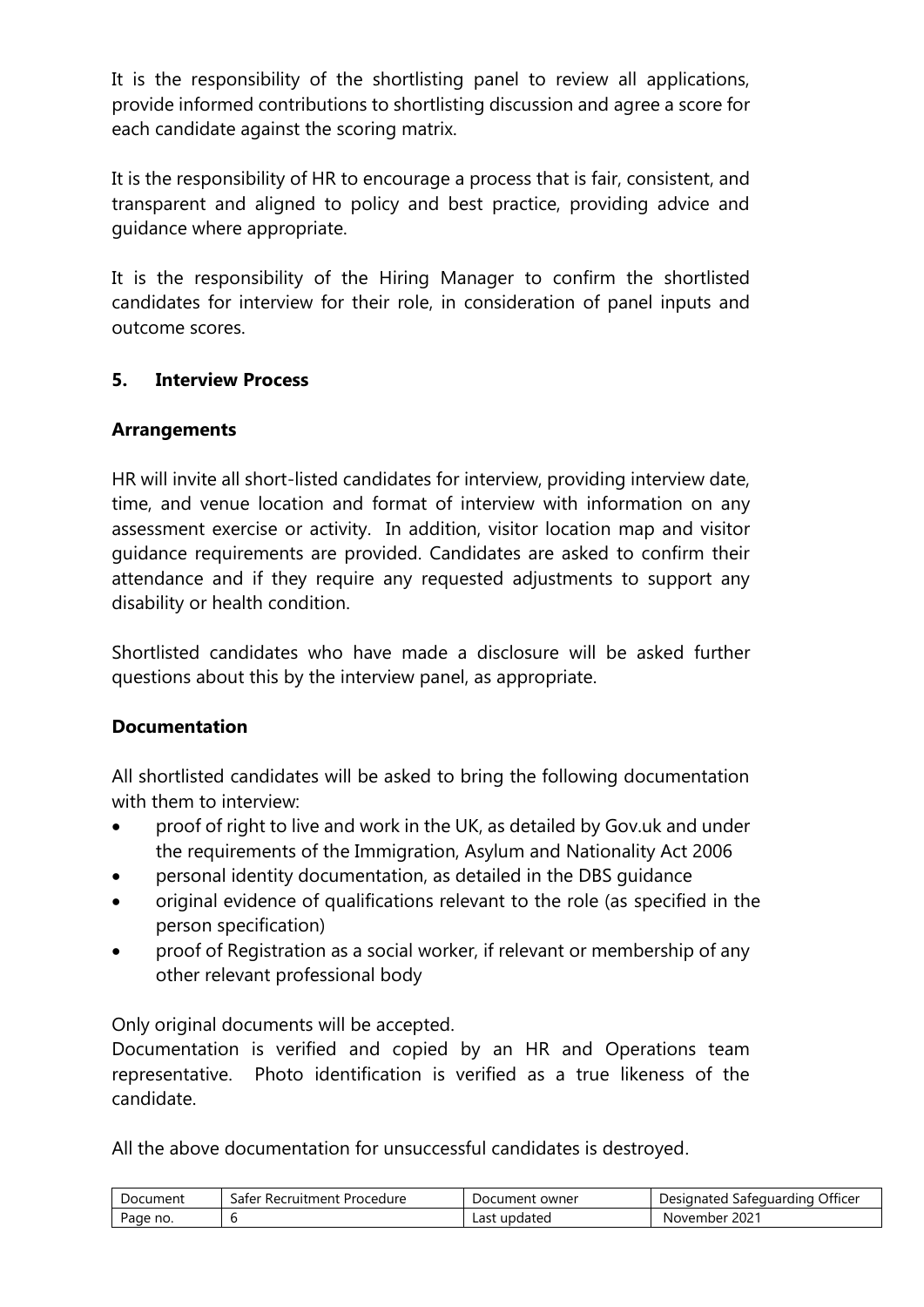Copies of documentation for the successful candidate will be held on the individual's personnel file (electronic or paper), in accordance with the UK General Data Protection Regulation (UK GDPR), underpinned by the Data Protection Act 2018.

Further details on document checking are included here [Right to work checks: an employer's guide -](https://www.gov.uk/government/publications/right-to-work-checks-employers-guide) GOV.UK (www.gov.uk)

Further information and advice can also be obtained from HR.

## **Training and Guidance**

At least one member of any recruitment selection panel will have undertaken Safer Recruitment training (face to face or online) and all those involved in interviewing candidates will have received adequate support in conducting interviews and have been adequately briefed about the job and its requirements. In addition, HR are available to provide advice and guidance to avoid the risk of discrimination within the process and encourage a fair, consistent, and transparent process throughout the recruitment campaign. All employees receive Unconscious Bias training (face to face or online) as a mandatory training requirement.

### **Interview Questions**

Interview questions will be prepared in advance by HR using a standard format and shared with the Hiring Manager. The Hiring Manager will be requested to include Delivery Specific focused questions that are relevant to the more technical and professional requirements of the role. Interview questions will be based on the competency requirements for the role as detailed in the person specification of the job description. All interviews must include a question concerning safeguarding. The Hiring Manager will agree the finalised interview questions. The prepared and agreed interview questions will be used for each candidate interview to ensure fairness and consistency in selection.

The HR representative on the interview panel is provided with information on any outstanding gaps or queries in education or employment history, so that further information can be explored and obtained with the candidate at interview. Where appropriate, and if unclear, reasons for leaving employment will also be discussed.

### **Interview Documentation**

Before the interview takes place, HR will provide the following documentation to the interview panel:

| Document | aterد<br>Procedure<br>* Recruitment . | Document owner    | Officer<br>Designated<br>Safeguarding |
|----------|---------------------------------------|-------------------|---------------------------------------|
| Page no. |                                       | _ast ·<br>updated | $202^{\circ}$<br>November             |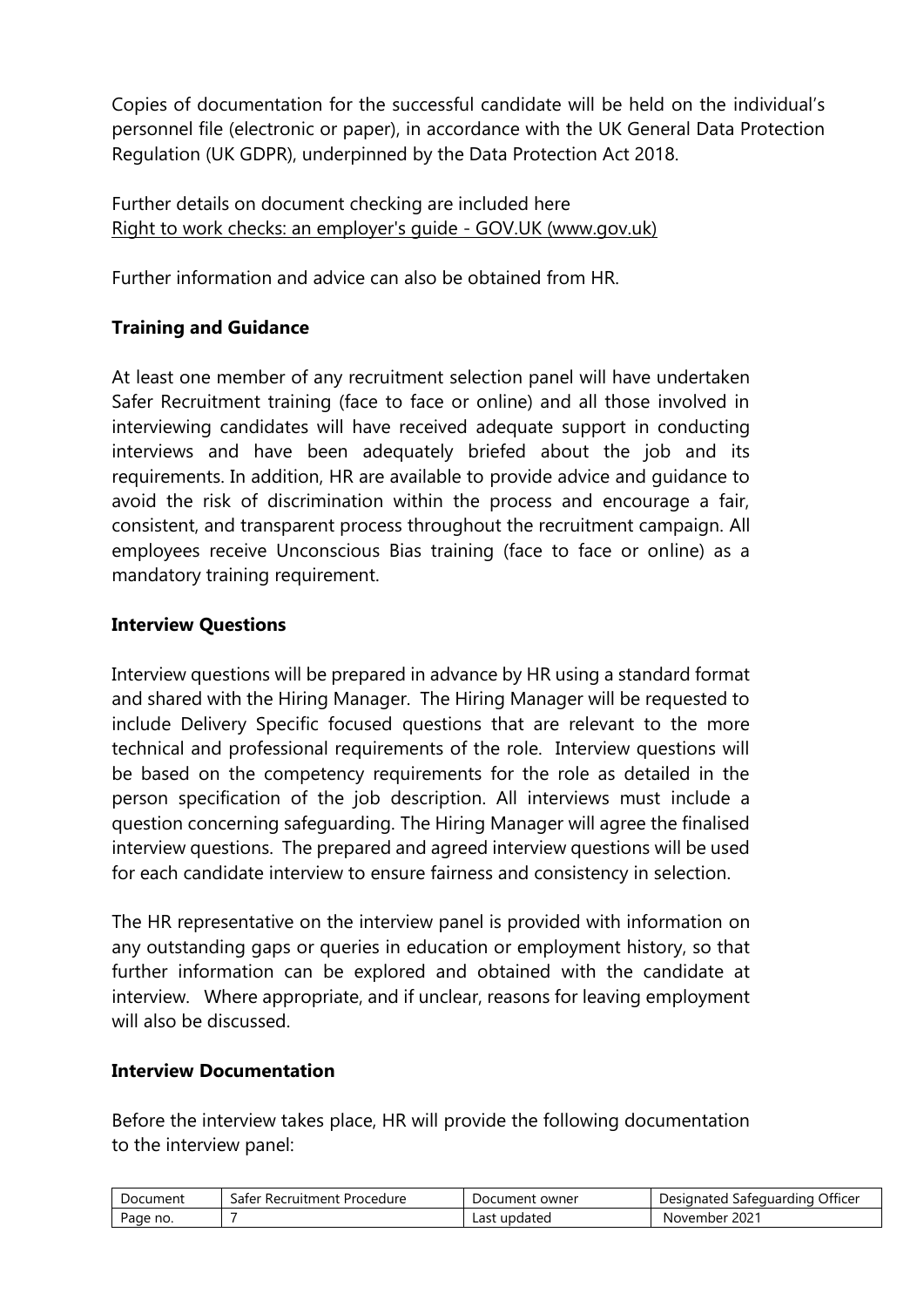- o interview schedule
- o job description and job advertisement
- o candidate application forms
- o interview question sheets for each candidate and panel member
- o details of assessment exercise or activity
- o For HR representative: information on education and employment history gaps

#### **Interview Aims**

For the candidate, the interview is an opportunity to:

- o ask questions about the job and PACT
- o decide if they would like to accept the job if successful

For PACT, the interview is an opportunity to:

- o advocate PACT and provide more information on our services, and our culture
- o describe the job and responsibilities for the role in more detail
- o assess candidate competency levels to perform in the role
- o explore candidate training and support requirements to perform in the role
- o assess candidate understanding of safeguarding and highlight the importance of safeguarding within the role
- o discuss availability, notice periods and upcoming leave plans with the candidate
- o explore in more detail any education and employment gaps
- o advise the candidate of the timescale of next steps following interview

#### **Post Interview**

At the end of the interview, the panel will assess the candidate's competency level to perform the role from their responses to the competency-based interview questions and any completion of any assessment methods. Scoring criteria are used.

Wherever practical, HR will endeavor to ensure all candidates are advised of the outcomes within three working days of the interview and unsuccessful candidates are provided with constructive feedback.

The assessment of candidates' suitability for the role is recorded in a standard format on the interview question form. All notes are collated by HR and scan copied to the relevant recruitment campaign folder and to the personnel file (electronic or paper) of the successful candidate.

| Document | <sup>.</sup> Recruitment<br>Procedure<br>safer | Document owner    | Officer<br>Designated<br>Safeguarding |
|----------|------------------------------------------------|-------------------|---------------------------------------|
| Page no. |                                                | updated<br>Last ' | $202^{\circ}$<br>November             |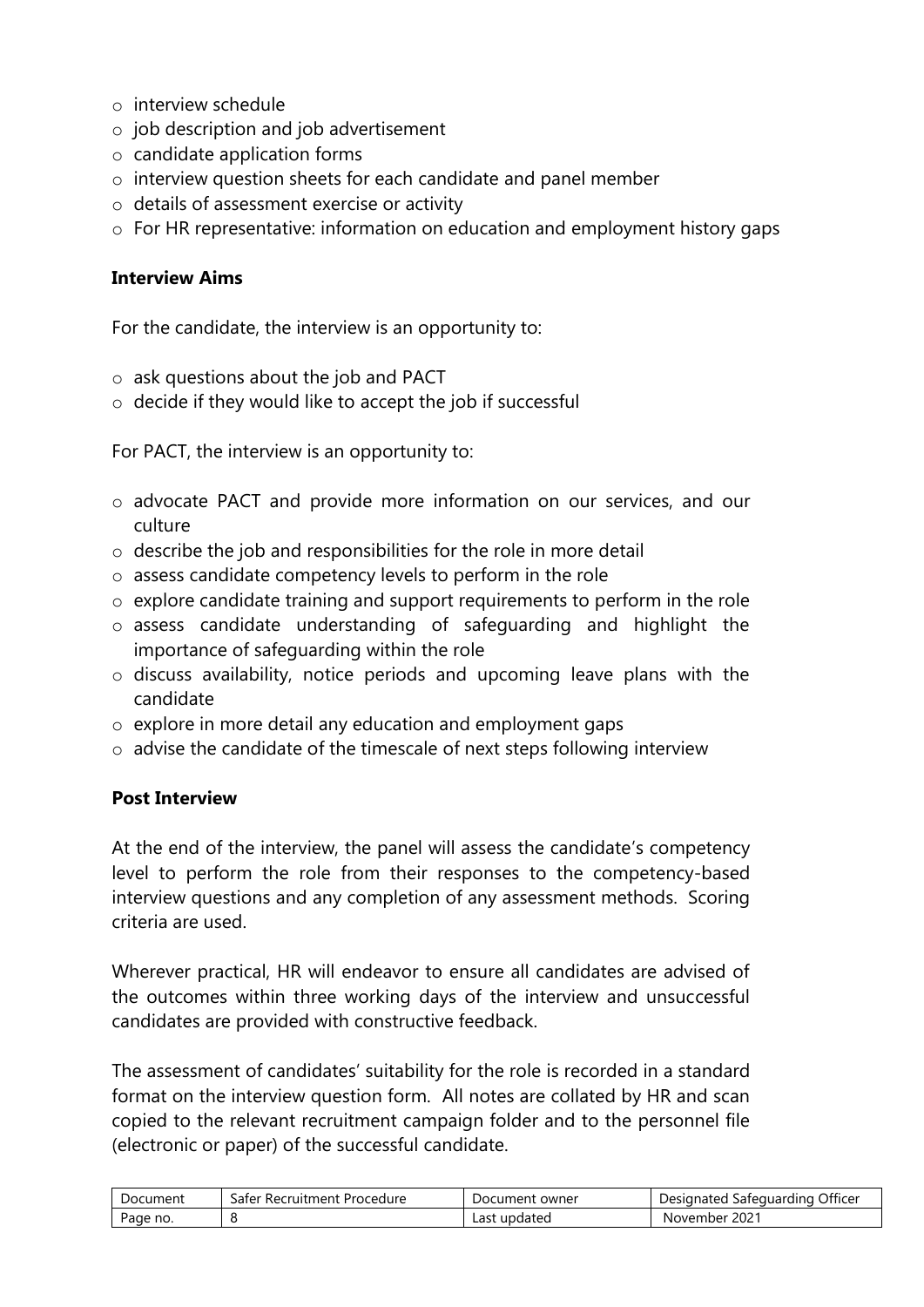Following interviews, all paperwork (packs, interview notes, assessments, scoring and decision sheets) should be returned to HR for confidential shredding or filing or to action.

## <span id="page-8-0"></span>**6. Candidate Selection**

It is the responsibility of the interview panel to provide informed contributions to interview outcome discussion and to make individual notes on each candidate. All panel members should ensure that they have objective and evidence based information to substantiate their decision outcomes, using the defined criteria and the structured interview questions and assessment methods.

It is the responsibility of the interview panel to discuss and agree a score for each interview question competency area for each candidate, to provide a total overall score for each candidate.

It is the responsibility of HR to encourage a process that is fair, consistent, and transparent and aligned to policy and best practice, providing advice and guidance where appropriate.

It is the responsibility of the Hiring Manager to make the final decision for candidate hire offer, in consideration of panel inputs and outcome scores.

# <span id="page-8-1"></span>**7. Conditional offers of Employment**

Please note that offers of employment can only be made by HR and will be subject to the following satisfactory pre-appointment enquiries made by PACT:

- confirmation of right to live and work in the UK
- Disclosure & Barring Service (DBS) check at appropriate level for role (see DBS checks procedure)
- overseas police check for candidates who have spent three months or more overseas within the last five years
- minimum of two written references covering a minimum period of 5 years, (using a standard format) and telephone verification
- original evidence of qualifications relevant to the role
- evidence of registration as a Social Worker, if relevant or membership of any other relevant professional body

A conditional offer of employment will be made by HR, which remains conditional on the satisfactory completion of all pre-appointment enquiries.

| Document | sater<br>' Recruitment Procedure | Document<br>. owner | . Officer<br>Designated<br>Safeguarding |
|----------|----------------------------------|---------------------|-----------------------------------------|
| Page no. |                                  | Last<br>updated     | $202^{\circ}$<br>November               |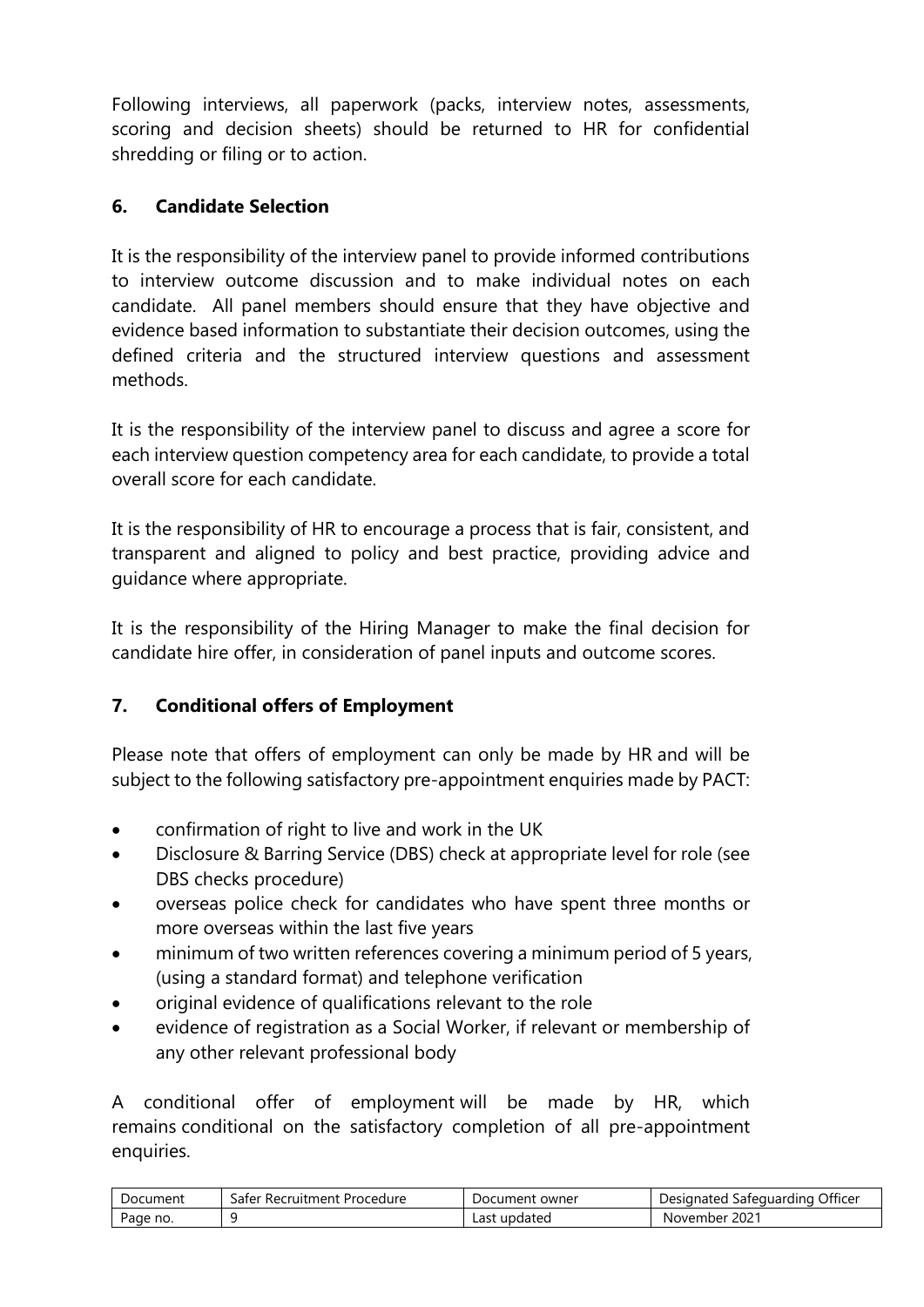#### **References**

Reference checks are undertaken to verify information provided by an individual as part of their application and to ascertain a person's suitability for any given role.

In all cases, PACT will seek the applicant's permission before obtaining references

To ensure that information from referees is of high quality they should be as specific and structured as possible. Therefore, PACT uses a standard template to obtain references and this can also help referees to more easily identify what information they need to provide. The referee will be provided with a copy of the job description of the role the successful candidate has been offered.

PACT's policy is to request at least 2 written references, one of which should be from the current or most recent employer and must cover a minimum of a five-year period.

There may be occasions when an applicant cannot provide a referee from a previous employer. For example, because the individual has never worked before, or they have not worked for some considerable time, or their previous employer has ceased trading. In such cases, references should be requested from their last known employer or additional character or personal references to validate the required five-year period.

Where an applicant is not currently working with children or vulnerable adults, but has done so in the past, a reference should be obtained from the last employer for whom the person was engaged in work with children or vulnerable adults.

Personal references will only be accepted if it is not possible to obtain 2 employment references and should be sought from personal professional acquaintances who are not related to the candidate.

On receipt of written references, HR will contact referees by telephone to verify the reference. Information obtained will be recorded on the telephone reference form and retained on the individual's personnel file (electronic or paper). The written references and relevant notes of the telephone verification will be sent to the hiring manager to confirm in writing that they consider the references to be satisfactory.

| Document | : Procedure<br>' Recruitment<br>۔aterد | Document owner  | ، Officer<br>Safequarding<br>Designated |
|----------|----------------------------------------|-----------------|-----------------------------------------|
| Page no. | 10                                     | updated<br>Last | $202^{\circ}$<br>November               |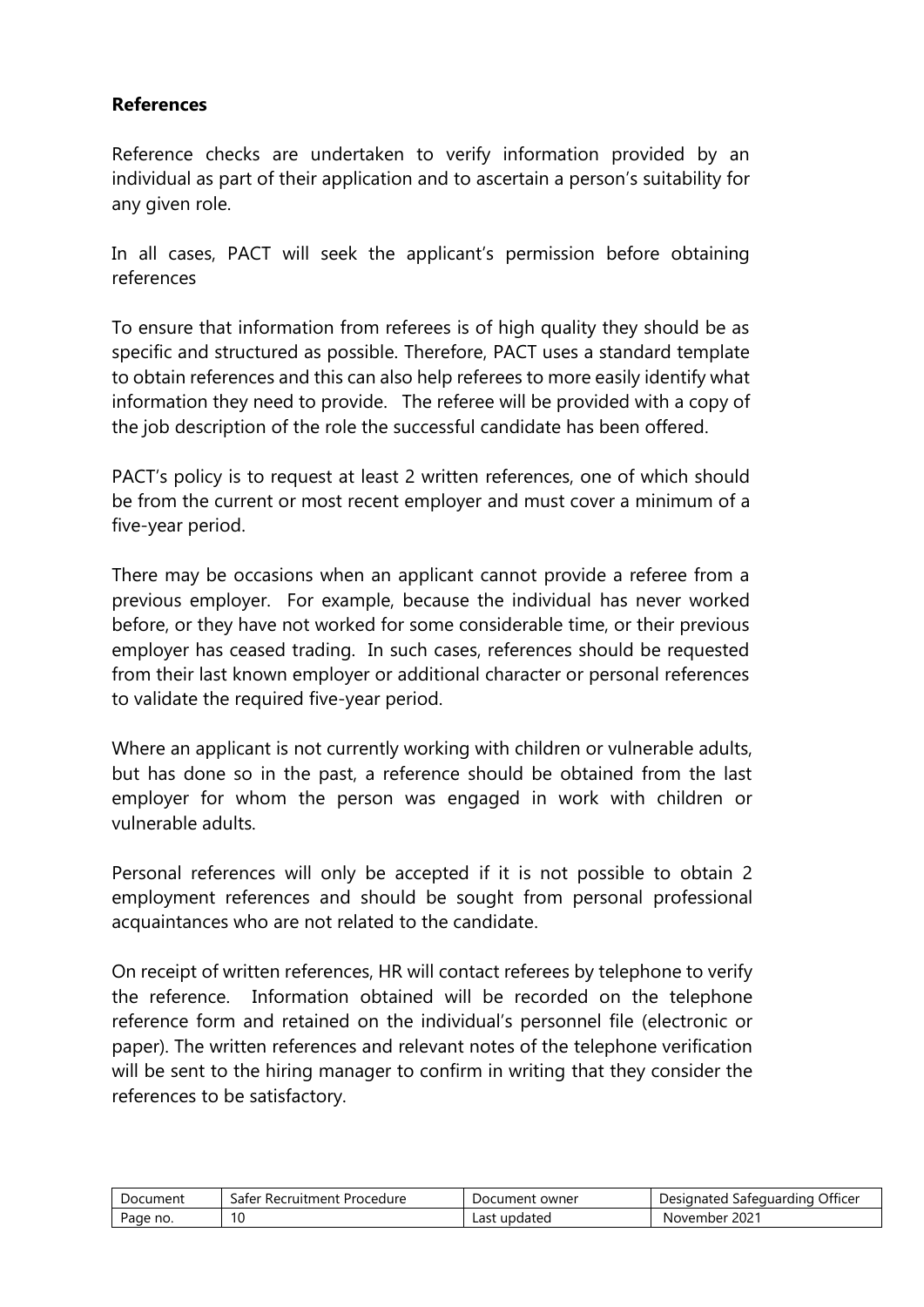Any information obtained from references should be used with caution and be considered against data gathered from other parts of the selection process (for instance, interviews, presentations, written exercises, job specific tests). Occasionally a member of the interview panel may receive unsolicited information about an applicant. This should not be considered when making an appointment decision unless it is indicated that children or vulnerable adults may be at risk or placed at risk as a result of the appointment.

If a previous employer is unwilling to provide a sufficiently detailed reference (due to their own policies), PACT will consider the situation and aim to ensure that the candidate is not unfairly disadvantaged whilst considering the needs of the charity.

As a minimum, references should aim to provide details of:

- o Where the individual has been employed/volunteered, or has studied
- o The dates of employment/volunteering, or duration of study
- o The position held, or course undertaken
- o Any recent or ongoing disciplinary action
- o Whether at the point of leaving, was the individual subject to investigation or suspended pending conclusion of any investigation
- o Attendance
- o The reason for leaving employment, training or study
- o Any safeguarding concerns

Where negative issues or contradictory information are included in a reference, information should be carefully considered and weighed up against the wider range of evidence gathered as part of the recruitment process. Any discrepancies or negative issues should be raised sensitively with the candidate, giving them the opportunity to explain the situation in more detail.

A start date cannot be confirmed until all pre-appointment enquiries have been completed. Where PACT is awaiting the outcome of a DBS check and the line manager wishes the person to join before this is received, the manager will complete a DBS risk assessment form for consideration by the Chief Executive.

Prior to commencement of employment all new employees will be sent the Safeguarding, Confidentiality, Data Protection, Health and Safety policies and asked to provide signature acceptance that they have received, read, acknowledged, and understood these.

HR will maintain a 'Single Central Record' of all employees, volunteers (including Trustees), panel members, agency staff and self-employed contractors.

| Document | Safer Recruitment Procedure | Document<br>. owner | Officer<br>Designated<br>Safequarding |
|----------|-----------------------------|---------------------|---------------------------------------|
| Page no. |                             | Last<br>updated     | $202^{\circ}$<br>November             |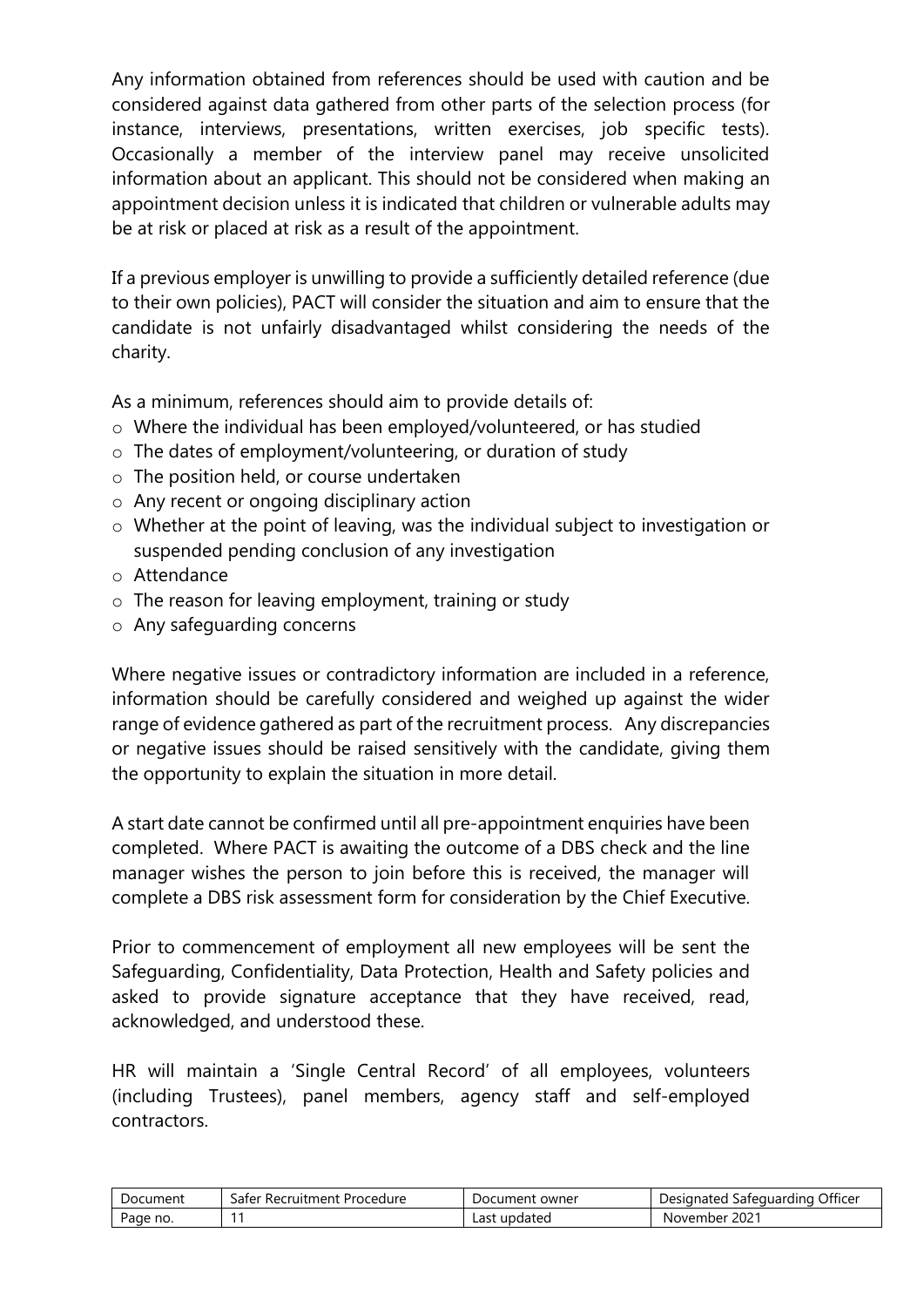### <span id="page-11-0"></span>**8. Induction**

An induction plan will be arranged for each new joiner which will include the requirement to complete mandatory training on data protection, safeguarding and health and safety (and child sexual exploitation and prevent/channel awareness training where necessary for the role) within the first three months of their employment.

New employees will also be invited to attend training on Unconscious Bias (face to face or online) and if a manager, invited to attend training on Safer Recruitment (online).

All new employees are subject to completion of a satisfactory probation period as outlined in the terms and conditions of their employment.

HR will send a template manager induction checklist to the hiring manager prior to the agreed start date.

During their first week, all new employees receive an HR induction, IT induction and Facilities induction. Volunteer inductees are provided with a separate induction plan and receive an HR induction from the Volunteer Coordinator.

As part of induction, new joiners are made aware of the Whistleblowing policy.

### <span id="page-11-1"></span>**9. Personnel files**

A personnel file (electronic or paper) is set up by HR for every new joiner and includes:

- o New starter checklist
- o Application form, interview notes and confirmation of any education or employment gaps
- o Job description
- o Contract of employment
- o Identify verification of right to live and work in the UK, and other relevant visa or identification documents
- o Training certificates
- o Evidence of professional qualification/s and professional membership/s (as appropriate to role)
- o Minimum of 2 references covering a 5 year period and telephone verification
- o DBS disclosure number, level, workforce and date issued
- o Signed policy acknowledgement for Safeguarding, Confidentiality, Data Protection and Health and Safety policies
- o Personal details information and emergency contact details

| Document | Procedure<br>۔aterد<br><sup>.</sup> Recruitment | owner<br>Document | $\sim$ cc.<br>Officer<br>Designated<br>Safeguarding |
|----------|-------------------------------------------------|-------------------|-----------------------------------------------------|
| Page no. | . .                                             | updated<br>Last   | $202^{\circ}$<br>November                           |